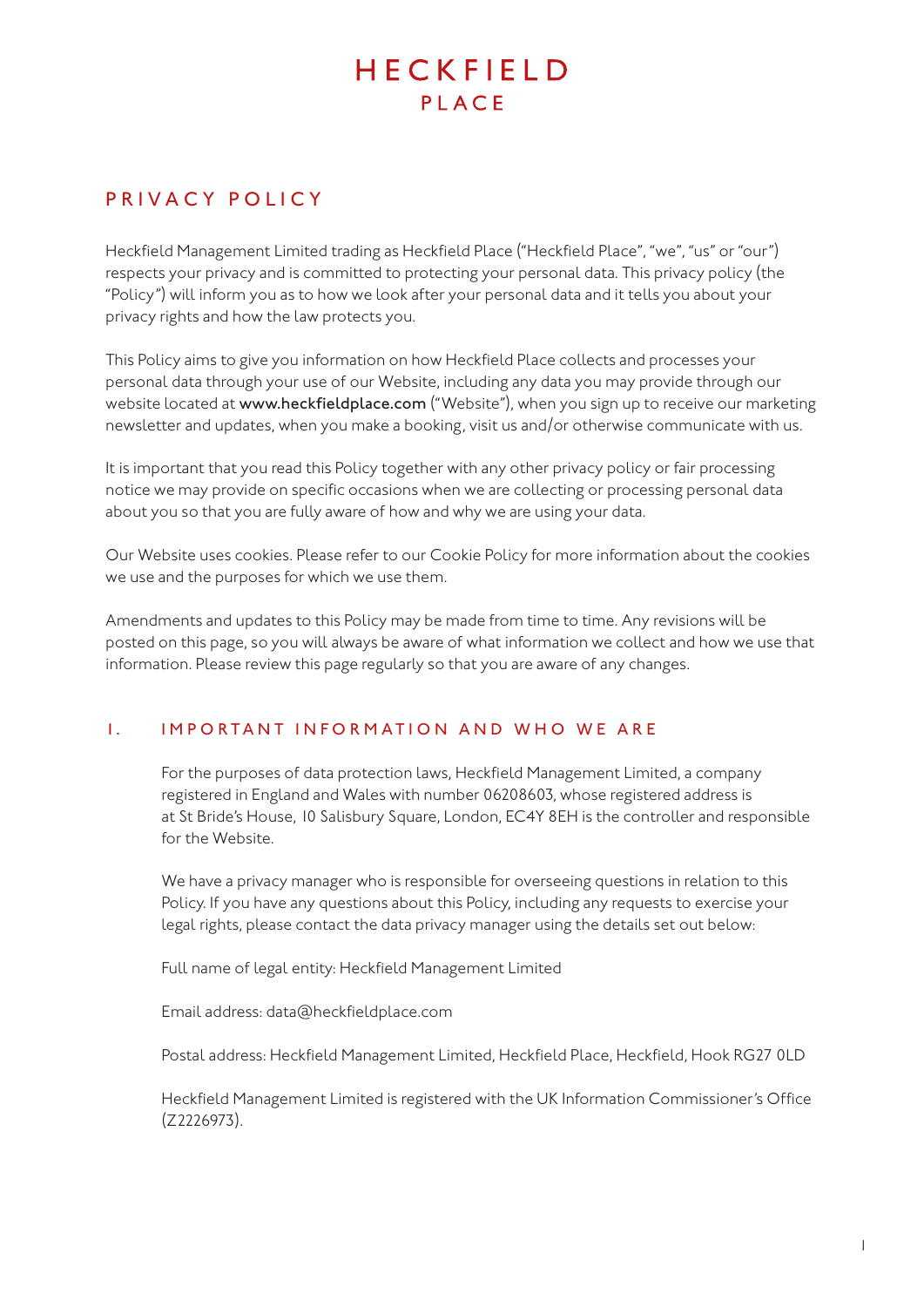#### 2. CHANGES TO YOUR INFORMATION

It is important that the personal information we hold about you is accurate and current. Please keep us informed if your personal information (eg. name or address) changes during your relationship with us so that we can update our records.

# 3. THE DATA WE COLLECT ABOUT YOU AND HOW WE COLLECT IT

"Personal data", or "personal information", means any information about an individual from which that person can be identified. It does not include data where the identity has been removed (anonymous data).

We collect personal data about you when you make a reservation or booking, subscribe to our marketing newsletter and updates, place an order for a product or service, use our online services, stay with or visit us, fill in a form or communicate with us (whether via email, telephone, post or in person) or interact with us in any other way, including but not limited to social media interactions, attending events, entering competitions, signing up for special offers and/or completing surveys.

We may also be required to collect additional information when you check in to stay with us as required by local laws, such as passport number.

During or prior to your visit/stay, we may gather personal information, such as your preferences or any special requirements in order to provide you with a tailored and superior service during current and future visits/stays. This information is stored on our systems.

We also operate CCTV in and around our premises and may capture your image if you visit our premises. Our key card system will also record when you enter and leave your room.

We may collect, use, store and transfer different kinds of personal data about you which may include your name, email address, date of birth, birthday, telephone numbers, billing address, delivery address, bank account and payment card details, booking history, preferences related to your visit/stay and certain information when you visit the Website including IP address, preferences, the type of browser you use, your login data, time zone setting and location, browser plug-in types and versions, operating system and platform and any other technology on the devices you use to access the Website, your interests, preferences, feedback and survey responses, your preferences in receiving marketing from us and our third parties and your communication preferences.

When you visit or stay with us, we may collect certain types of Special Categories of personal data also known as "sensitive personal data" which might include health and medical information. We will only collect such information where you give it to us and where it is directly relevant to your visit/stay with us or your use of our facilities, such as the spa and treatment area or if you wish to visit the working farm. If you have any allergies or intolerances we will note those for your wellbeing.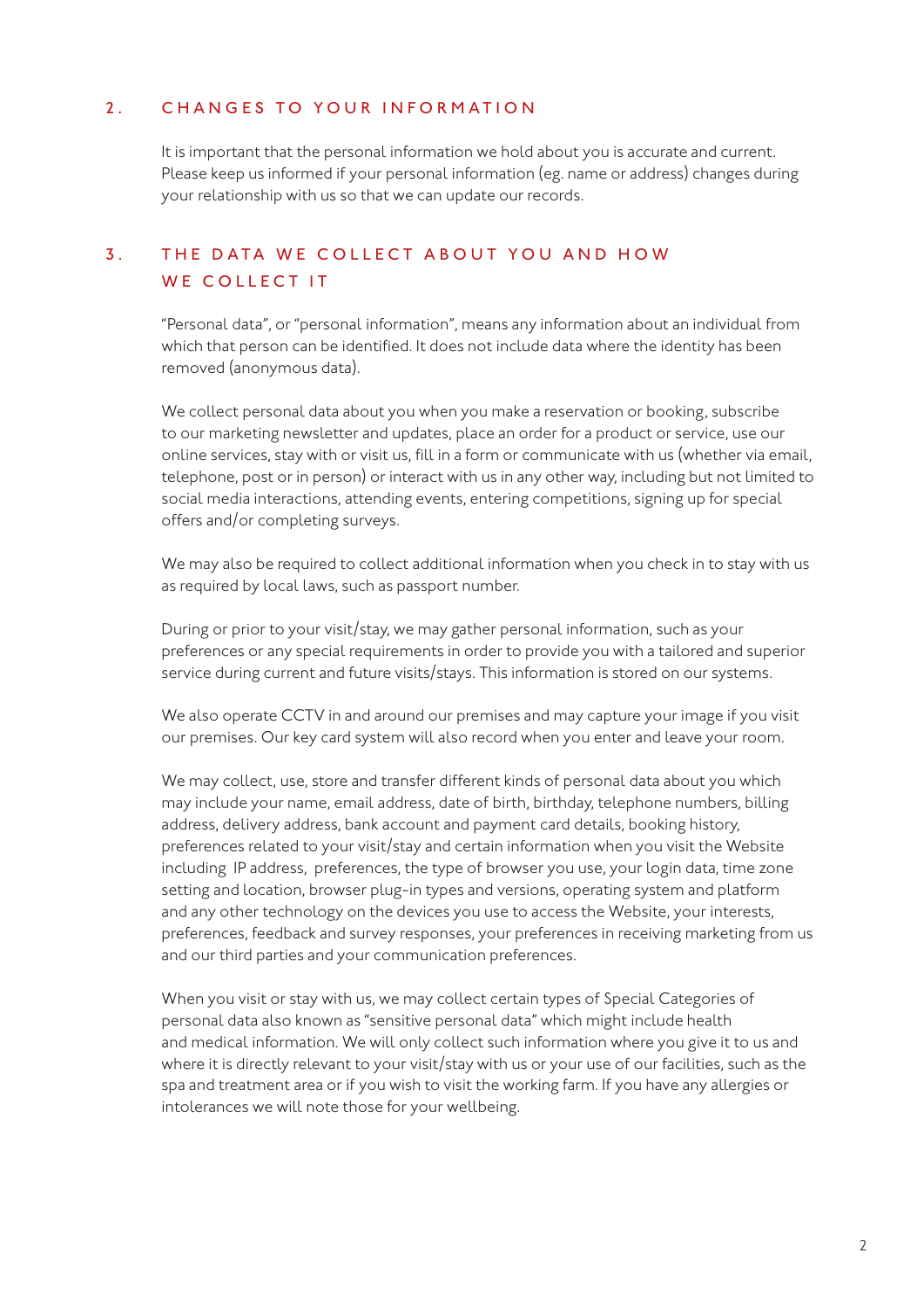#### 4. HOW WE USE YOUR PERSONAL DATA

We will only use your personal data when the law allows us to and for the purposes set out in this Policy. These are:

- When you give your consent
- When necessary for the performance of a contract we have entered into or are entering into with you
- When necessary to comply with a legal or regulatory obligation
- For our legitimate interests or those of a third party, provided that your interests and fundamental rights and freedoms do not override those interests.

Where we need to collect personal data by law, or under the terms of a contract we have with you and you fail to provide that data when requested, we may not be able to perform the contract we have or are trying to enter into with you (for example, to process your booking or provide you with goods or services). We will notify you if this is the case at the time.

We may also use your personal data to meet our legal obligations, to deal with any complaints and for the enforcement of our terms and conditions.

We may use your personal data for our legitimate business interests which include security purposes, improvements to our Website, improvements to our solutions and services and for general marketing purposes. We will not do so though where our interests are outweighed by your interests, rights and freedoms.

#### PURPOSES FOR WHICH WE WILL USE YOUR PERSONAL DATA

We have set out below a description of the ways we may use your personal data:

- To process your booking and register you on our systems as a guest;
- to manage payments, fees and charges and collect and recover any monies owed to us;
- to manage our relationship with you which will include notifying you about changes to our terms or privacy policy and/or asking you to leave a review or take a survey;
- to enable you to take part in a prize draw, competition or complete a survey;
- to send you newsletters, to keep you updated on events, new facilities or services or other goods or services that may be of interest to you, to let you know about special offers and to invite you to our events. For more information on how we may market to you please see the section of this policy called 'Marketing Communications';
- to administer and protect our business and our Website (including troubleshooting, data analysis, testing, system maintenance, support, reporting and hosting of data);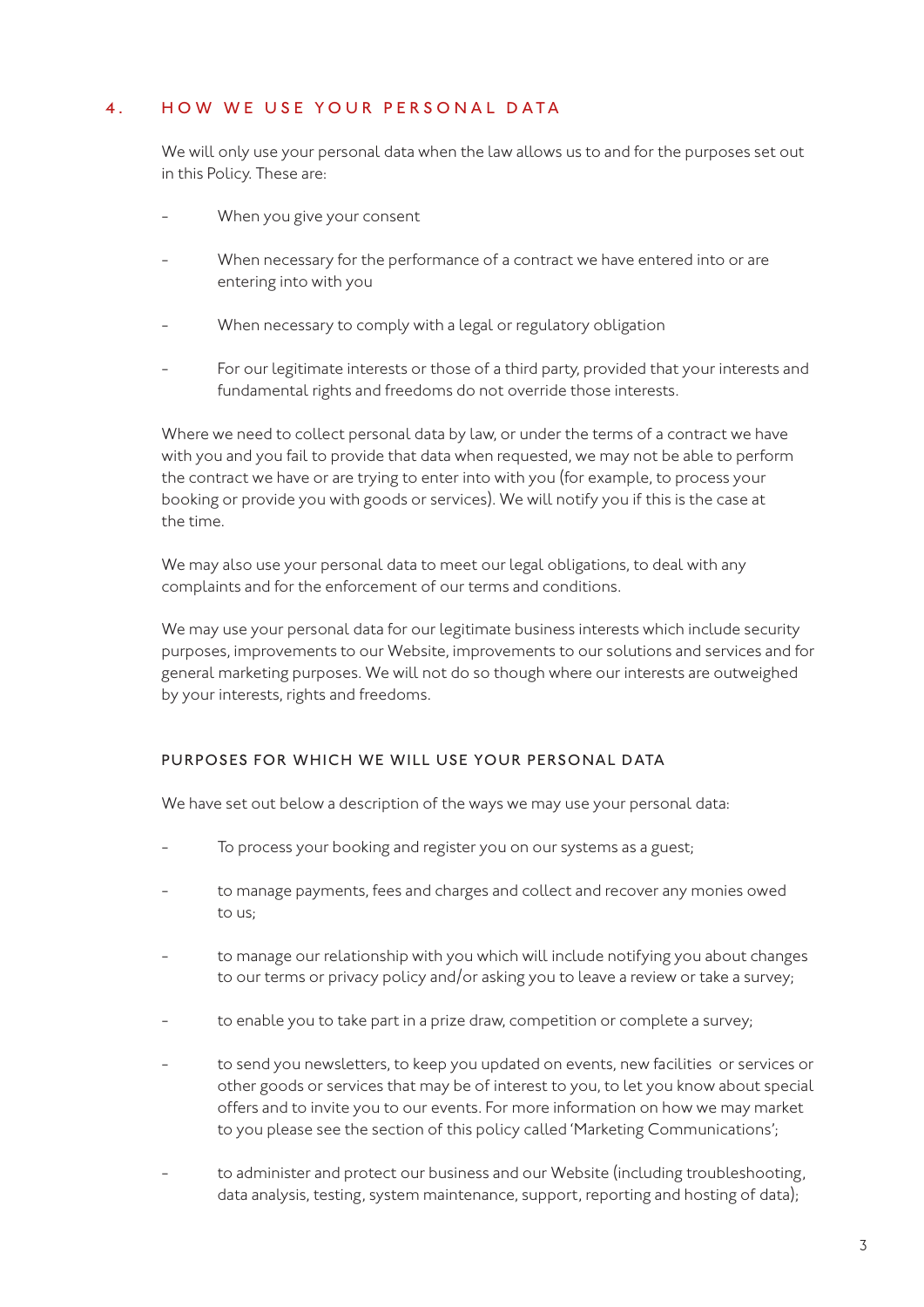- to deliver relevant website content and advertisements to you and measure or understand the effectiveness of that advertising;
- to use data analytics to improve our Website, products/services, marketing, customer relationships and experiences.

#### CHANGE OF PURPOSE

We will only use your personal data for the purposes for which we collected it, unless we reasonably consider that we need to use it for another reason and that reason is compatible with the original purpose. If you would like to have an explanation as to how the processing for the new purpose is compatible with the original purpose, please contact our data privacy manager using the details set out above.

If we need to use your personal data for an unrelated purpose, we will notify you and we will explain the legal basis which allows us to do so.

Please note that we may process your personal data without your knowledge or consent, in compliance with the above rules, where this is required or permitted by law.

#### 5. DATA STORAGE – HOW LONG AND WHERE?

We will only retain your personal data for as long as necessary to fulfil the purposes for which we collected it, including for the purposes of satisfying any legal, accounting, or reporting requirements. Where processing is based on your consent, we shall only process your personal data until such time as you withdraw your consent unless we have another lawful basis on which we can continue to process your personal data.

To determine the appropriate retention period for personal data, we consider the amount, nature, and sensitivity of the personal data, the potential risk of harm from unauthorised use or disclosure of your personal data, the purposes for which we process your personal data and whether we can achieve those purposes through other means, and the applicable legal requirements.

In some circumstances we may anonymise your personal data (so that it can no longer be associated with you) for research or statistical purposes in which case we may use this information indefinitely without further notice to you.

We will take all reasonable steps to ensure that your personal data is treated securely and in accordance with this Policy.

We take reasonable steps to ensure that any third parties hosting our Website and our other services have adequate security measures in place to protect personal data.

Some of our systems are managed from outside of the European Economic Area (EEA) which means that your personal data may be transferred outside the EEA. We will only transfer your personal data outside the EEA where the organisation receiving the personal data has provided adequate safeguards in accordance with data protection laws. For further information about the specific mechanisms in place for transfers outside the EEA, please contact us.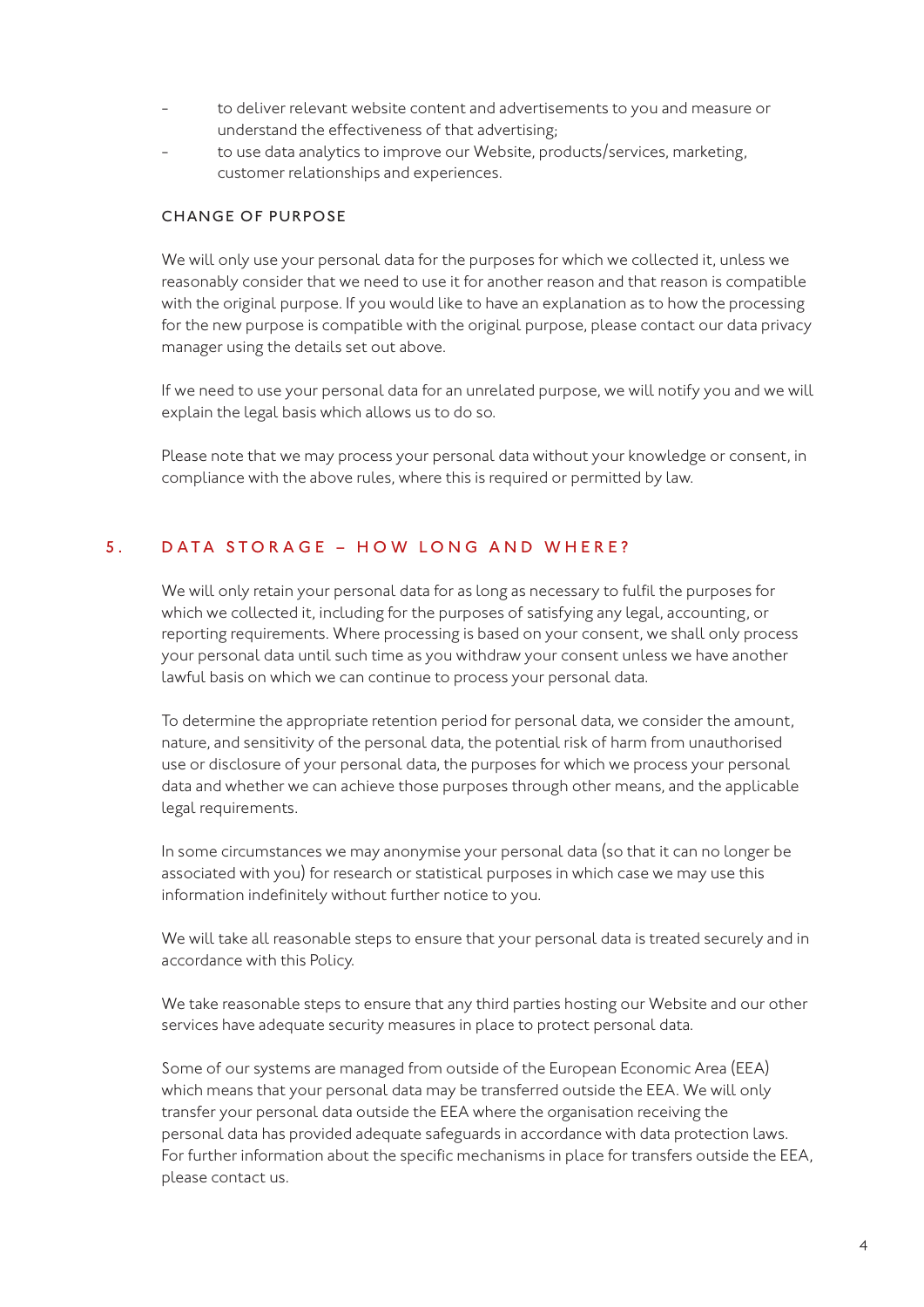#### 6. DISCLOSURES OF YOUR PERSONAL DATA

We will not sell your personal data and generally do not give your personal data to third parties but there are some exceptions. We may share your personal data in the following ways (as appropriate):

- in order to provide any services requested by you which may involve us sharing your personal data with our partners or third parties we do business with;
- with any actual or prospective seller or buyer of our business and/or any assets. Information held by us about our customers and any users will be one of the transferred assets;
- with our group companies, which means our subsidiaries and holding companies and any subsidiary or holding company of the same;
- in order to comply with any legal obligation or as otherwise permitted by law;
- for debt collection purposes;
- for security purposes or to protect our rights or those of a third party;
- in the conduct or defence of legal claims or in order to enforce our terms and conditions; and
- for the purposes of the prevention or detection of offences, and/or the apprehension or prosecution of offenders, we may share any personal data that we collect with the Police, other public or private sector agencies, governmental or representative bodies in accordance with the relevant legislation. This will include public authorities, insurance companies, finance companies and/or other agencies.

# 7. MARKETING COMMUNIC ATIONS

We may use your personal data to form a view on what we think you may want or need, or what may be of interest to you.

You will receive marketing communications from us if you have signed up to receive them or otherwise requested information from us. We will not send marketing communications to you where you have opted out of receiving these.

We will get your express opt-in consent before we share your personal data with any company outside our group of companies for marketing purposes.

You can ask us or third parties to stop sending you marketing messages at any time by following the opt-out links on any marketing message sent to you or by contacting us at any time.

Where you opt out of receiving these marketing messages, we may still contact you in relation to your booking or your visit/stay when we have a lawful basis to do so.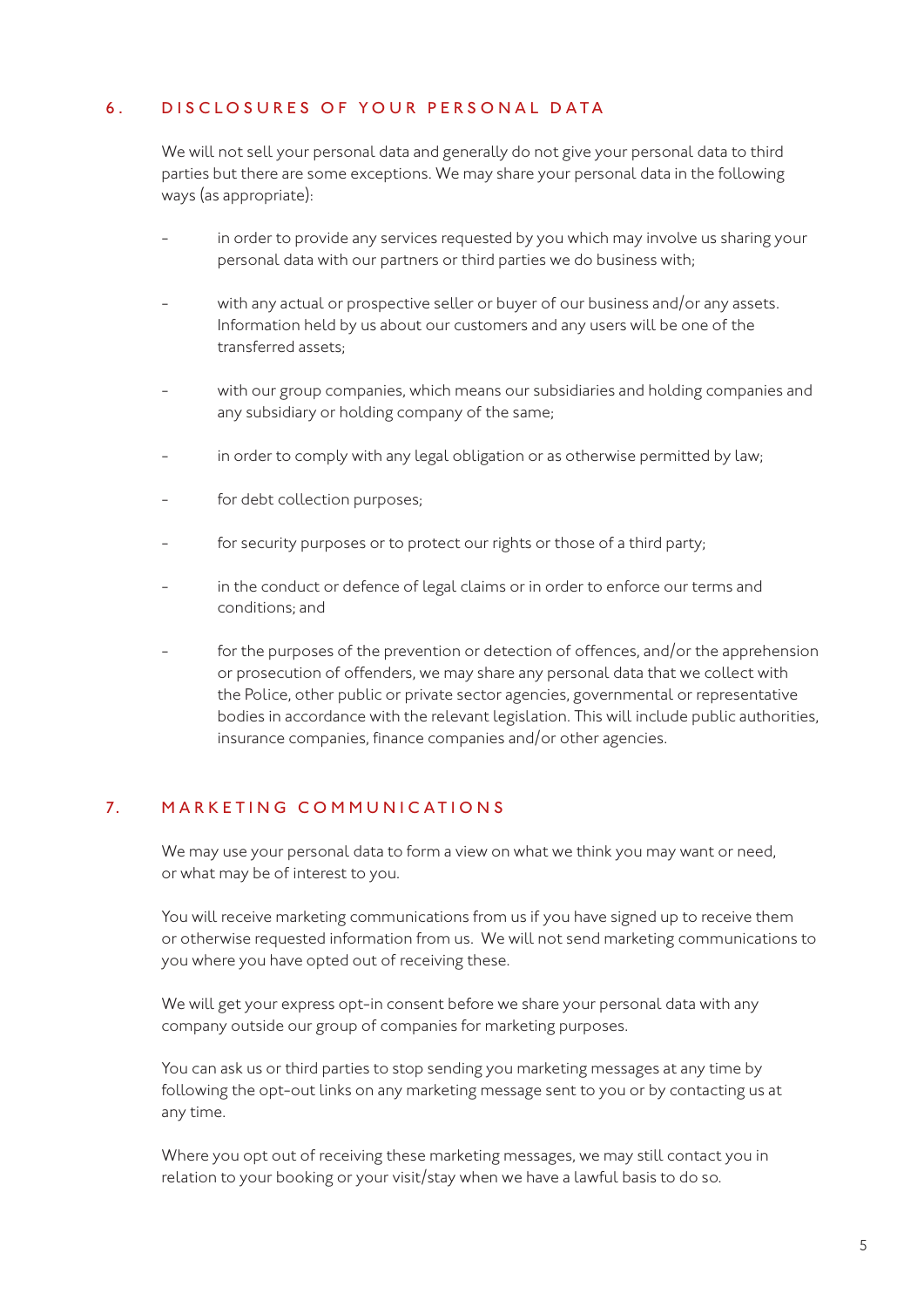# 8. DATA SECURITY

We have put in place appropriate security measures to prevent your personal data from being accidentally lost, used or accessed in an unauthorised way, altered or disclosed. In addition, we limit access to your personal data to those employees, agents, contractors and other third parties who have a business need to know and access the same. They will only process your personal data on our instructions and they are subject to a duty of confidentiality. We have put in place procedures to deal with any suspected personal data breach and will notify you and any applicable regulator of a breach where we are legally required to do so.

# 9 YOUR LEGAL RIGHTS

Under data protection law you have the following rights in respect of your personal data:

- to request information regarding the personal data that we hold about you and the source(s) of that information. You can request a copy of any personal data we hold about you. This service is usually free of charge, although we have the right to charge a 'reasonable fee' in some circumstances;
- to request that we rectify any inaccuracies in relation to the personal data we hold;
- in some circumstances, to request the erasure of your personal data or object to the processing of your data;
- to object to any direct marketing;
- in some circumstances, to request that your personal data be transferred to you or a new provider if the data is processed automatically;
- to withdraw consent to us processing your personal data. This will not affect the processing already carried out with your consent; and
- to lodge a complaint with a supervisory authority. In the UK, this is the Information Commissioner's Office. We would, however, appreciate the chance to deal with your concerns before you approach the ICO so please contact us in the first instance.

If you wish to exercise any of the rights set out above, please contact our data privacy manager using the details set out in this Policy.

#### WHAT WE MAY NEED FROM YOU

We may need to request specific information from you to help us confirm your identity and ensure your right to access your personal data (or to exercise any of your other rights). This is a security measure to ensure that personal data is not disclosed to a person who does not have the right to receive it.